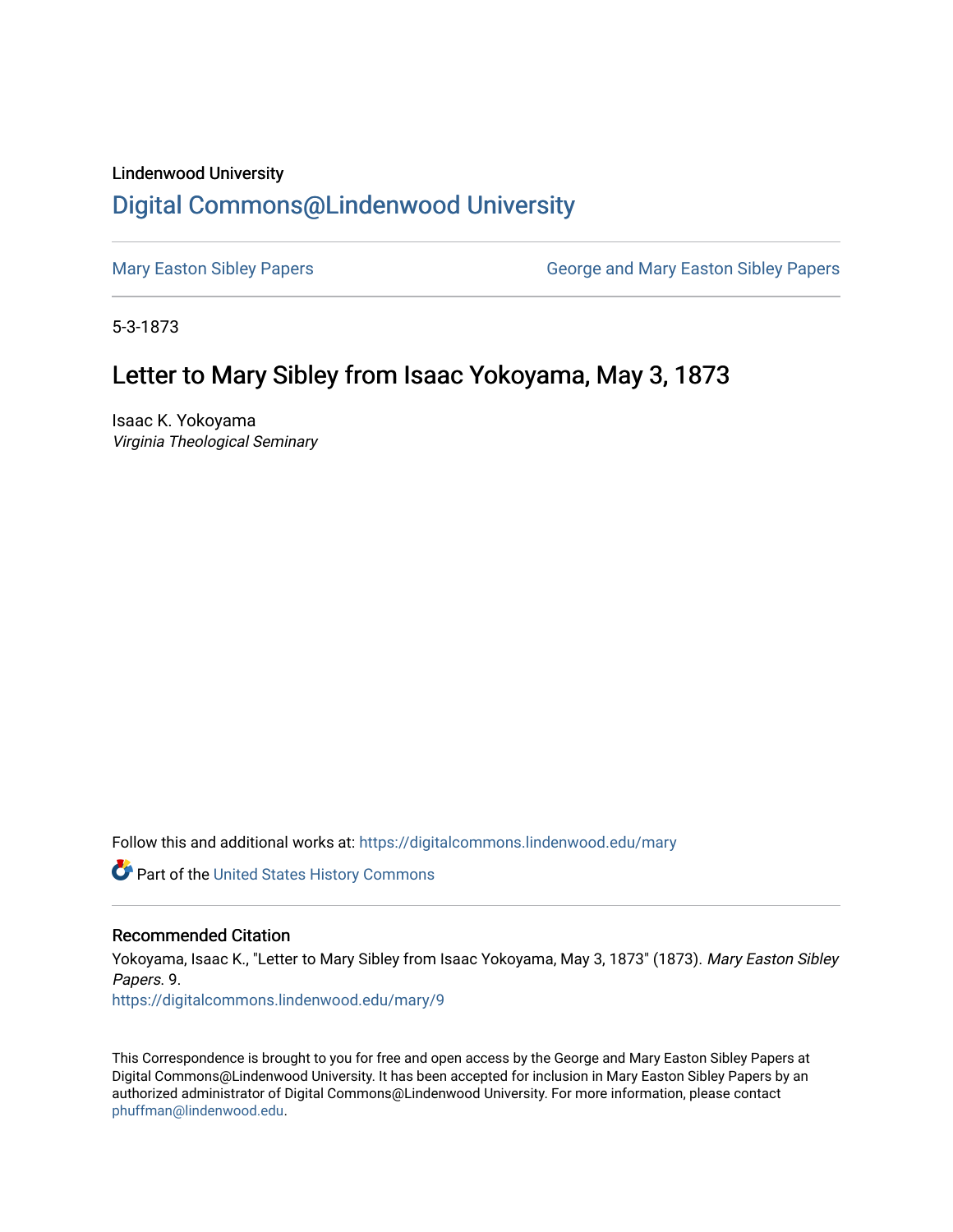Theo. Semenary Fairfax county Va.

#### Mrs. Mary Sibley

Dear Madam.

I received a letter from Dr. Hepburn, and found in it those which [page taped over] no without regret concerning my sisters, for he thinks that there are many objections against coming of my sisters to this enlightened Christian land, where they could obtain all possible knowledge of pure & uncorrupted Christian doctrine.

I think all his objections are very doubtful, and \_\_if I argue against them. But [page taped over] subject or obey to the decisions \_ doesn't [page taped over] say any thing against them.

#### He writes as follows

This country in my opinion, is no place for Japanese girls, they will be more apt to learn things that will be of use to them about dress, and fashion, and the follies of our so called civilization; They will be surly unfitted for their Japanese home and people.

Such is his grand argument. He knows better and is also more experienced in missionary <sub>ou</sub>, to the point my business contend against the opinion.

However, I like to know your more experienced idea about my sister's care whether, it would be better for them to stay at heathen land or to come to Christian land to become true & faithful servants of our Lord Jesus.

For I am so much anxious about their coming.

Dr.'s objections about coming of my sisters is because he does not understand what is heathen and how are its custom, habit, and tradition. If he knows half about heathen systems as I know, doubt he will consent to them coming.

It is dreadful, awful & horrible thing to be a heathen.

Which do you rather prefer to learn the dress & fashion of civilization or heathen customs, such as idolaogy profaneness, Sabbath breaking, cutting eye brow, dying teeth, slavery to husband (that is all women are treated like slave by their own husbands) evil company, 2

All women in heathen land are exposed to such dangers as above mentioned, and without exception all females are subjected to under go bad things to become wife of any family, that is, they must worship their ancestors of husband's family, dying teeth, cutting eyebrow, and slavery to their husbands, becomes they must do all these things, for they are marriage vows of the country when they engage.

There are hundred of more bad things which I can not write to you because they are entirely too bad to describe, and if I write you about our seven divorcing laws against women, it will make you feel bad, no I do not do it now.